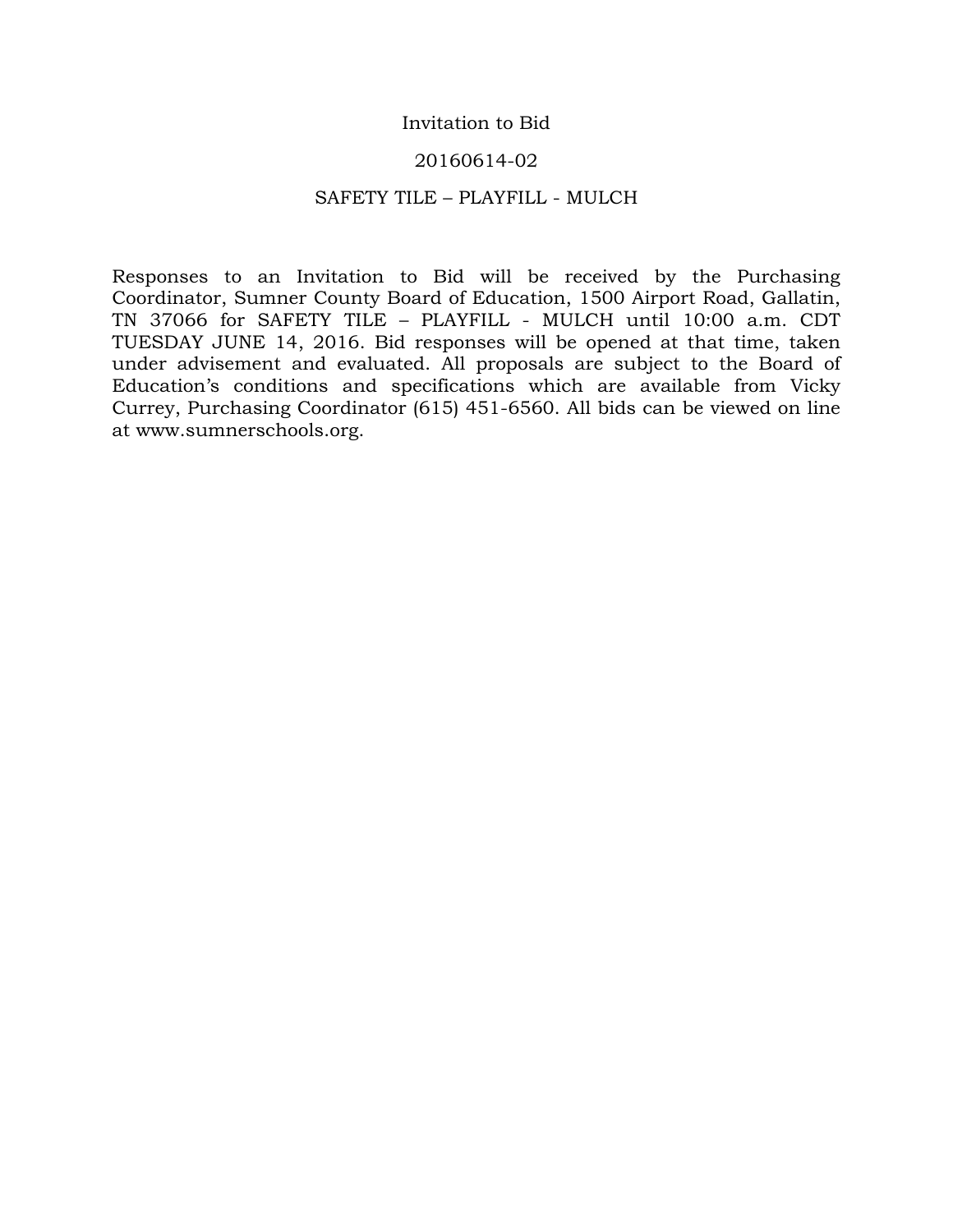#### **NOTICE TO RESPONDENTS**

Responses to an Invitation to Bid will be received by the Purchasing Coordinator in the SUPPORT SERVICE FACILITY CONFERENCE ROOM, Sumner County Board of Education, 1500 Airport Road Gallatin, TN 37066. They will be received until **10:00 A.M. CDT TUESDAY JUNE 14, 2016** for **SAFETY TILE – PLAYFILL - MULCH**, at which time the responses will be opened, taken under advisement and evaluated. *BIDS WILL BE POSTED ON www.sumnerschools.org* 

#### **GENERAL REQUIREMENTS AND CONDITIONS**

-------------------------------------------------------------------------------------------------------------------------------

- 1. The Sumner County Board of Education reserves the right to accept or reject any and/or all responses in whole or in part, and to waive informalities therein.
- 2. Any responses received after the scheduled closing time for the receipt for responses will not be considered.
- 3. If a mistake is discovered after the responses are received, only the Sumner County Board of Education may allow the respondent to withdraw the entire response.
- 4. Partial payments will not be approved unless justification for such payment can be shown. Terms will be net 30 days.
- 5. Payment will not be made until the said **SAFETY TILE PLAYFILL MULCH** are inspected and approved as meeting all specifications by persons appointed by the Sumner County Board of Education.
- 6. Responses submitted must be in a sealed envelope and marked on the outside as follows: **RESPONSE: 20160614-02 SAFETY TILE – PLAYFILL - MULCH DEADLINE: 10:00 A.M. TUESDAY JUNE 14,2016**
- 7. Facsimile responses will not be considered.
- 8. If a successful bidder violates any terms of their bid, the contract, school board policy or any law they may be disqualified from bidding for a period of two years for minor violations or longer for major violations. Bids from disqualified bidders will not be accepted during the period of disqualification.
- 9. Prices quoted on the response (if any) are to be considered firm and binding until the said **SAFETY TILE – PLAYFILL - MULCH** are in the possession of the Sumner County Board of Education.
- 10. No purchase or contract is authorized or valid until the issuance of a Board Purchase Order in accordance with Board Policy. No Board Employee is authorized to purchase equipment, supplies or services prior to the issuance of such a Purchase Order.
- 11. Any deviation from these stated terms, specifications and conditions must be coordinated with and approved in writing by the Purchasing Coordinator, Vicky Currey (615) 451-6560.
- 12. All bids that exceed \$25,000 must have the Company Name, License Number, Expiration Date thereof and License Classification of Contractor listed on outside of sealed envelope. As required by State of Tennessee Code Annotated 62-6-119.
- 13. The awarded bidder will be required to post a performance and payment bond in the amount of 25% of the contract price if it exceeds \$100,000 as stated by State of Tennessee Code Annotated 12-4-201.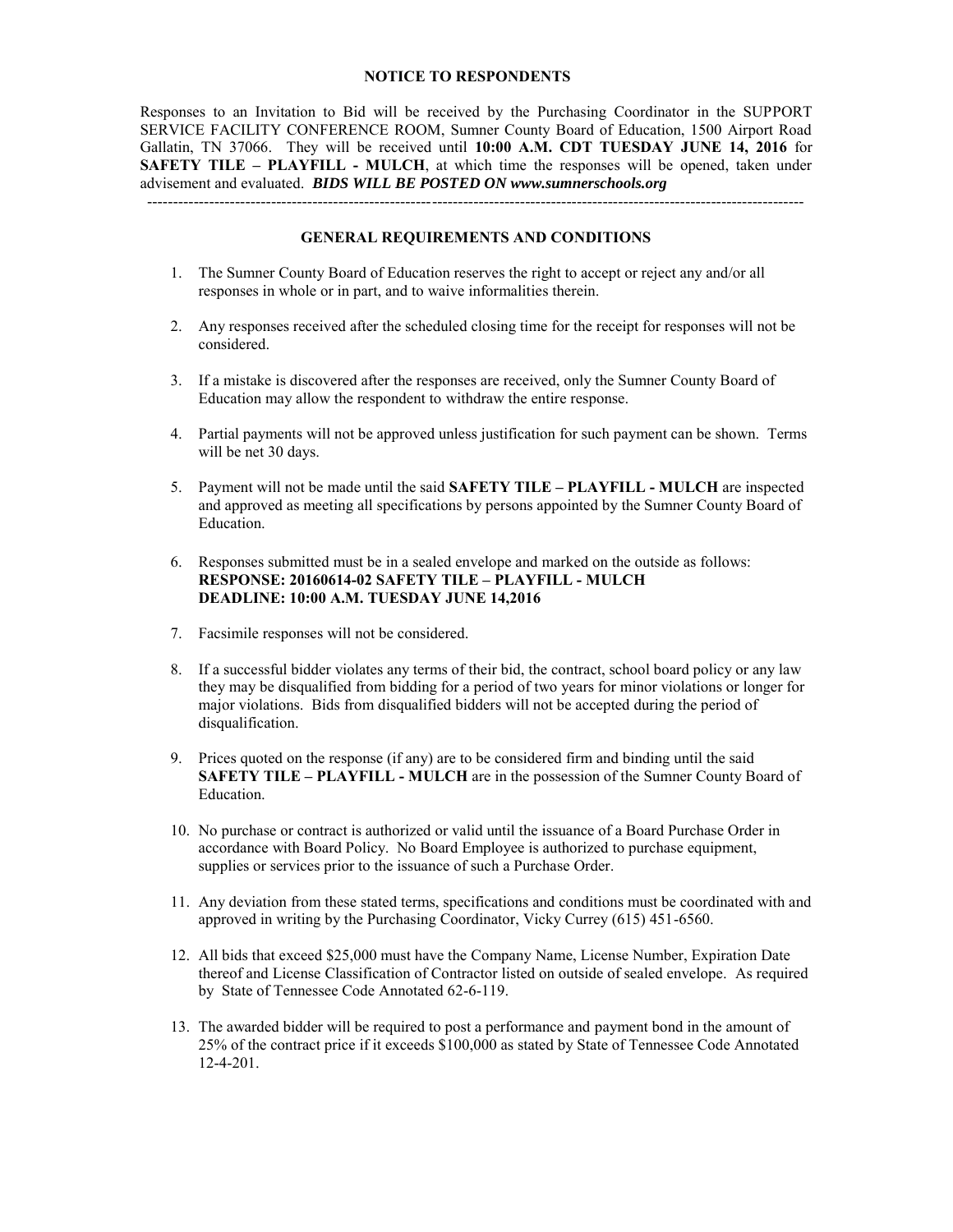## **SPECIFICATIONS LOCKING SAFETY TILES & ACCESSORIES SHREDDED RUBBER PLAYFILL MULCH/CHIPS**

The Sumner County Board of Education (SCBOE) is soliciting bids for locking safety tiles  $\&$ 

accessories, shredded rubber playfill, and mulch. The price will be effective July 1, 2016 thru June 30, 2017. The bid will be awarded by group. The contract will be awarded on a per-year basis with the option to extend for three (3) years. Please see the following specifications:

## **GROUP 1**

#### Locking Safety Tiles & Accessories

The tiles and accessories must be equal to or better than Softile Kroslock product. Each tile will measure two foot by two foot and interlock with 2.75" thick soft surfaces. The contractor will be responsible for installation, meeting the truck driver for delivery, spreading, and the adhesive to lock each tile together. The contractor will install a two inch base of gravel. Price is to be stated per square foot which includes all installation costs.

All material and labor must meet Federal Guidelines for these playgrounds.

#### **GROUP 2**

#### Shredded Rubber Playfill

The rubber playfill will be a minimum of six inches in depth installed by contractor. Price is to be stated per pound which includes all installation costs. The contractor will need to install filter fabric if necessary, list this cost separately.

All material and labor must meet Federal Guidelines for these playgrounds.

#### **GROUP 3**

#### Playground Mulch/Chips

The mulch/chips must meet ADA requirements for playground use. Price is to be stated per yard. Price is to include cost of site pickup and cost for delivery. Also, include a price for spreading of mulch/chips at the job site.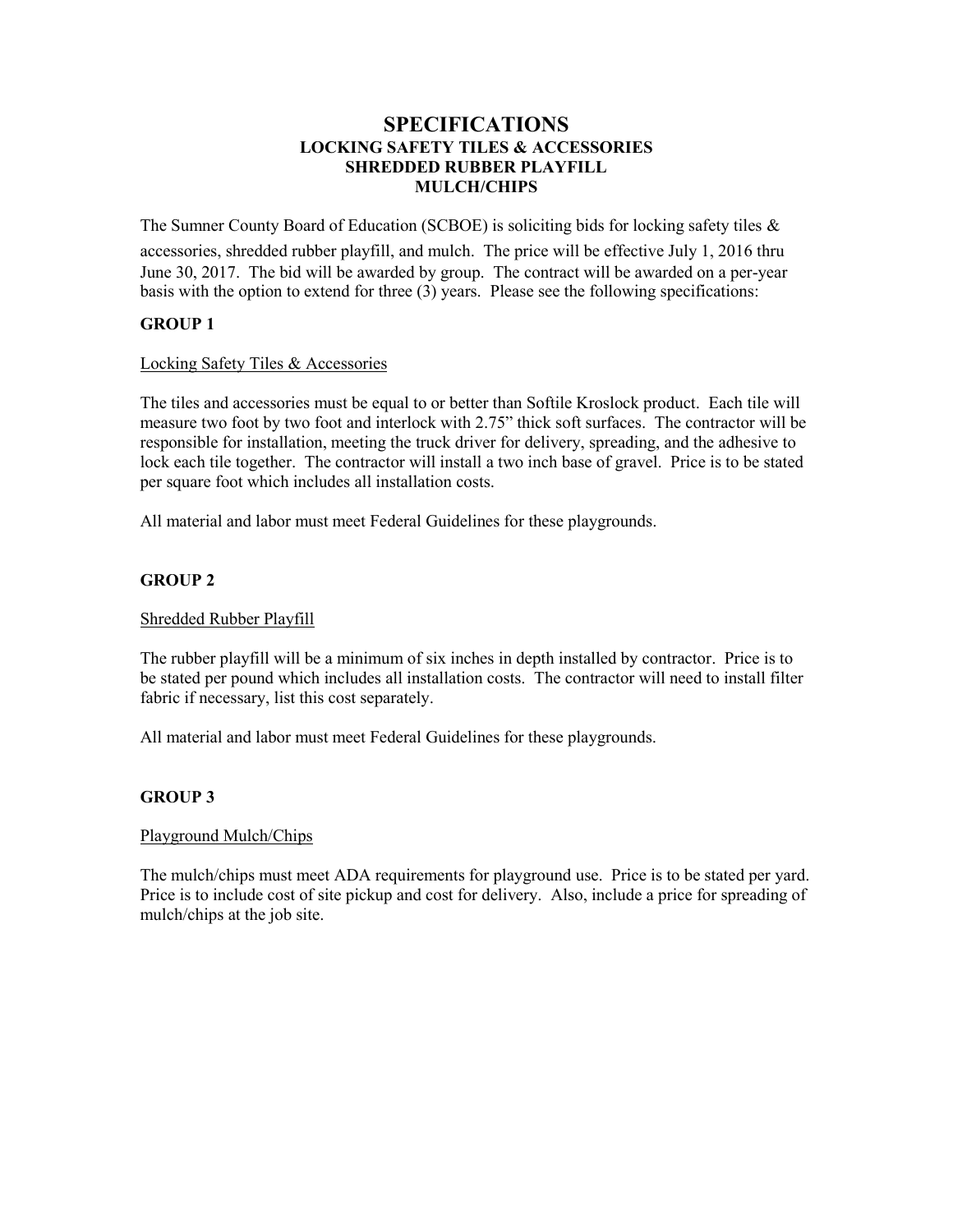# **SPECIFICATIONS PERTAINING TO LOCKING SAFETY TILE & ACCESSORIES AND RUBBER PLAYFILL ONLY**

- Bid only items that match exactly or better than specifications
- Delivery must be made to the vendor's location and delivered to the job site during installation. The SCBOE will not be responsible for receiving equipment from the freight line or storing it until ready for installation.
- Material should be installed per manufacturers' specifications.
- Proof of Liability Insurance of One Million Dollars must be included with bid.
- Proof of Workman's Compensation Insurance must be included with bid.
- A minimum of 3 references of playground equipment projects you have installed in this area including – name, address, phone number and contact - must be included with bid.
- Bidder will be responsible for identifying any utility lines prior to installation.
- Bidder must contact school principal to identify the installation location of equipment prior to installation.
- All trash must be removed from job site and disposed of.
- Price and quality of the equipment is essential; however, availability of products and ability to perform on schedule will be weighed into the award process.
- Installation crew shall have at least one Certified Playground Safety Inspector on site during installation and a copy of the certificate must be included with bid.
- Include guarantees, warranty information or any other additional information with bid.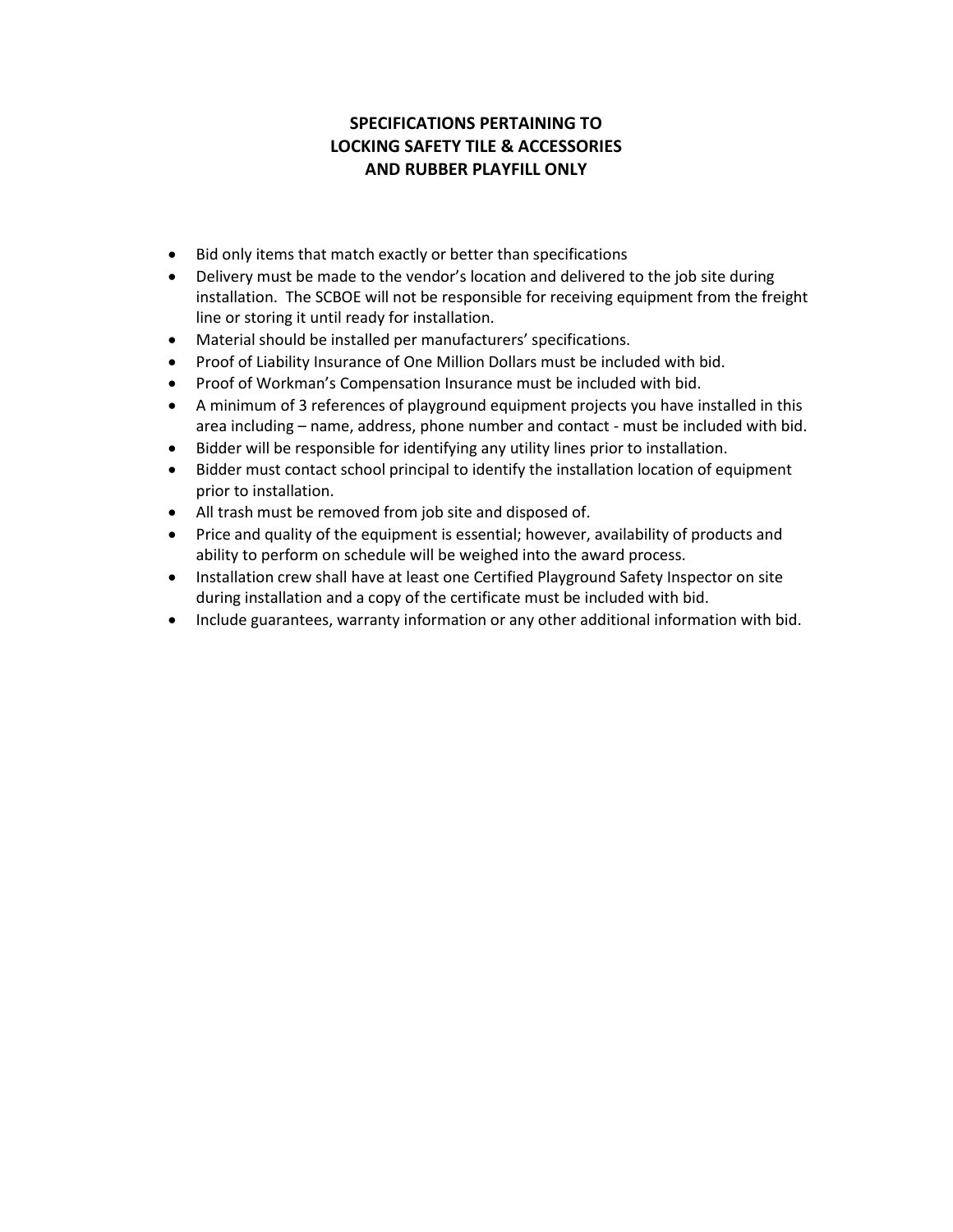# **BID SHEET LOCKING SAFETY TILES & ACCESSORIES RUBBER PLAYFILL MULCH**

# **GROUP 1 – LOCKING SAFETY TILES & ACCESSORIES**

| Tile Price<br>Per Square Foot including installation |  |
|------------------------------------------------------|--|
| Accessories<br><i>Outside / Inside Corners</i>       |  |
| Soft Ramp JR.<br>$4'$ long                           |  |

\*Delivery should be included in your price.

## **GROUP 2 – RUBBER PLAYFILL**

| Loose Rubber Playfill            |  |
|----------------------------------|--|
| Per Pound including installation |  |
| Filter Fabric (if required)      |  |

 $\mathbb S$ 

 $In the calculation.$ 

\*Delivery should be included in your price.

## **GROUP 3 – MULCH / CHIPS**

| Per Yard - pickup at site |  |
|---------------------------|--|
| Per Yard - delivered      |  |
| Per Yard - spread at site |  |